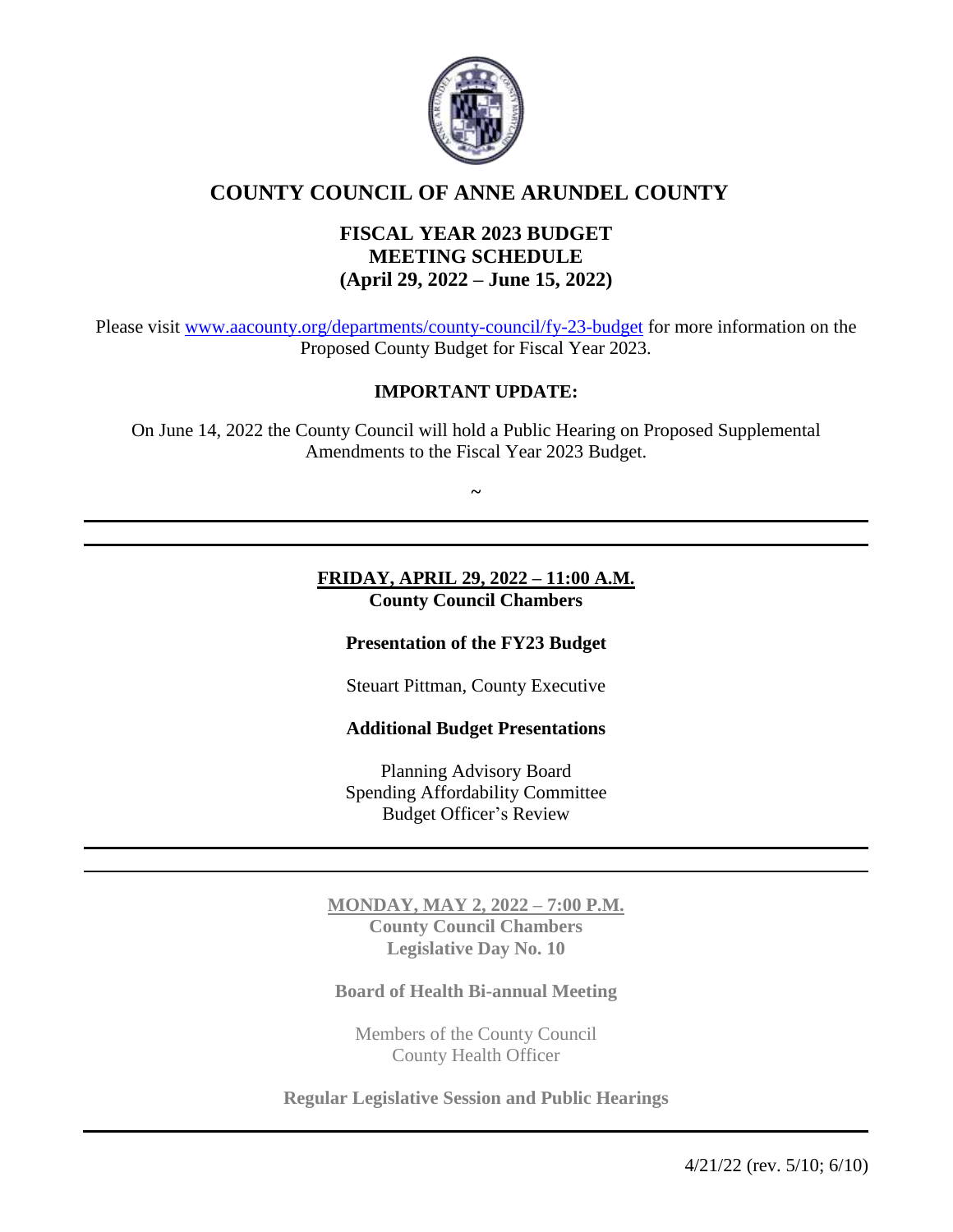#### **WEDNESDAY, MAY 4, 2022 – 9:00 A.M. Virtual Meeting**

## **Departmental Presentations**

## **Operating:**

Circuit Court

# **Operating & Capital:**

Police **Sheriff** Detention

# **Operating:**

Social Services State's Attorney Orphans Court Board of Elections Liquor Board

#### **THURSDAY, MAY 5, 2022 – 9:00 A.M. Virtual Meeting**

# **Departmental Presentations**

## **Operating and Capital:**

Recreation & Parks Central Services Transportation Aging Health OIT Anne Arundel Community College Anne Arundel County Public Libraries Board of Education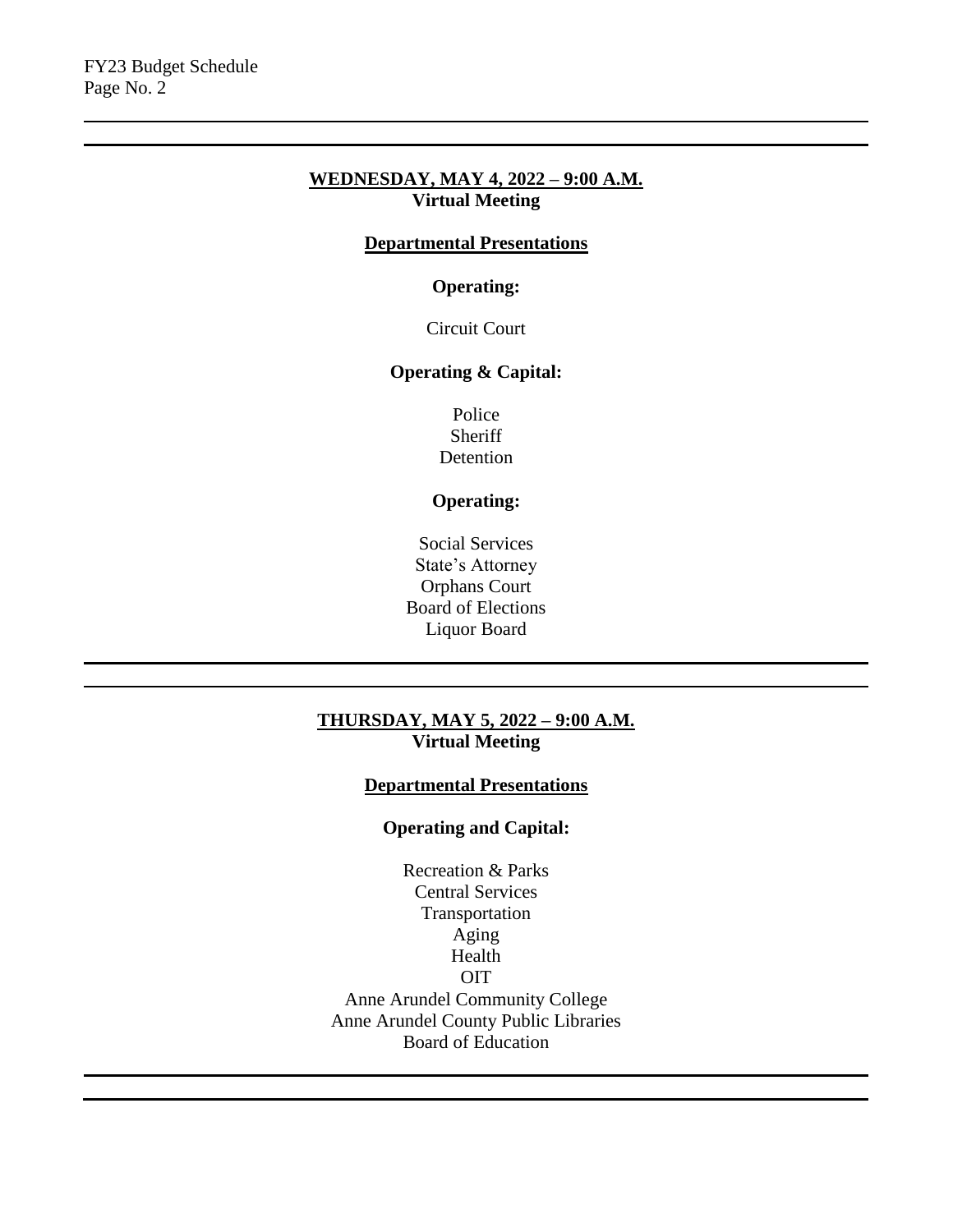## **MONDAY, MAY 9, 2022 – 7:00 P.M. County Council Chambers**

**Public Hearing on the Proposed FY23 County Budget**

#### **WEDNESDAY, MAY 11, 2022 – 9:00 A.M. Virtual Meeting**

## **Departmental Presentations**

## **Operating:**

Inspections & Permits Planning & Zoning Solid Waste **Utilities** Public Works

## **Capital:**

General County Roads, Bridges & Traffic SWM & WPRF Waste Management Water & Wastewater Dredging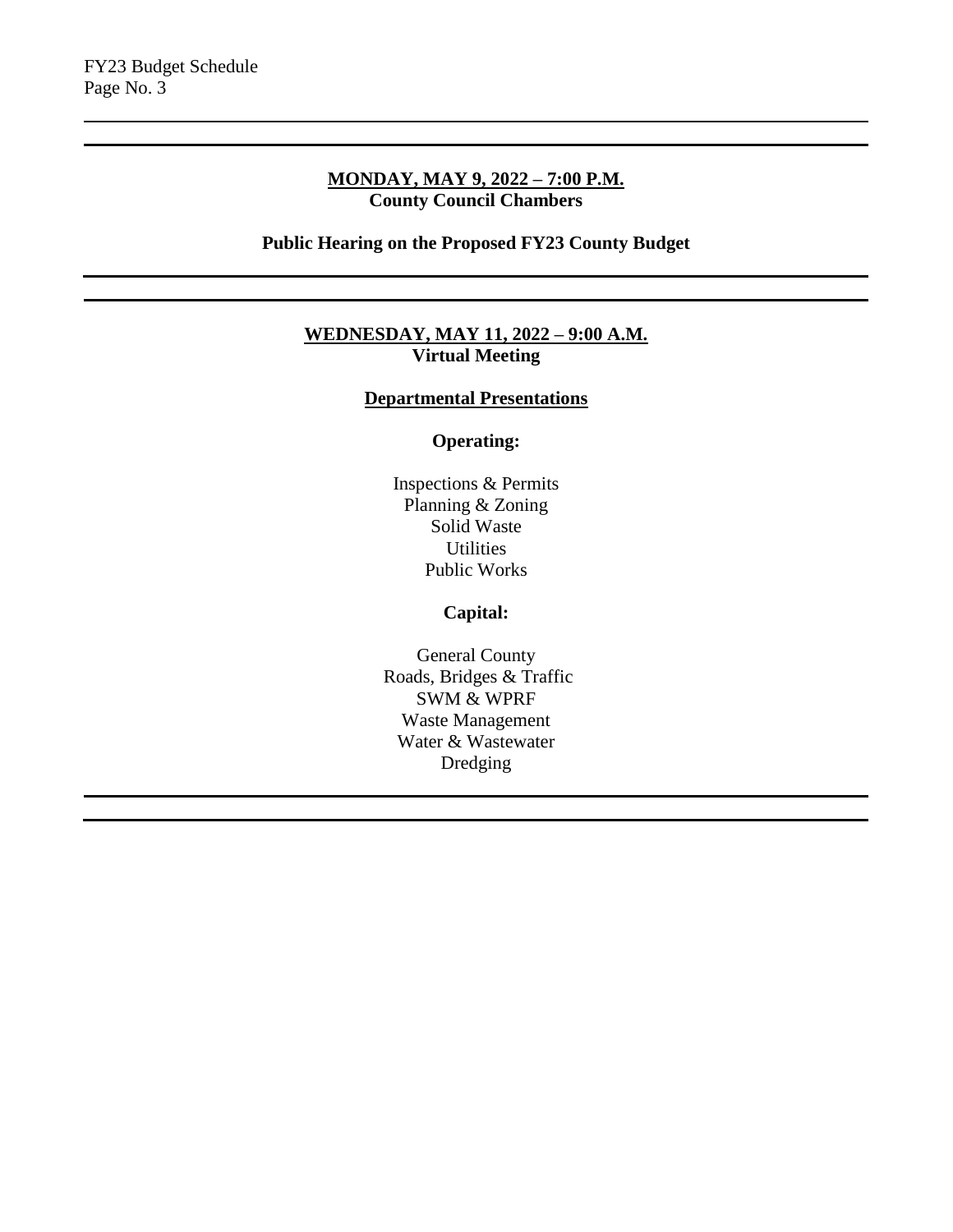#### **THURSDAY, MAY 12, 2022 – 9:00 A.M. Virtual Meeting**

## **Departmental Presentations**

#### **Operating & Capital:**

Finance Office of Emergency Management Fire Chief Admin Office

#### **Operating:**

Personnel Office of Law Budget CE Office Arundel Community Development Services Anne Arundel Workforce Development Corporation Anne Arundel Economic Development Corporation Partnership for Children, Youth & Families

> **MONDAY, MAY 16, 2022 – 7:00 P.M. County Council Chambers Legislative Day No. 11**

**Public Hearing on the Proposed FY23 Real Property Tax Rate (Constant Yield)**

**Regular Legislative Session and Public Hearings**

**WEDNESDAY, MAY 18, 2022 – 7:00 P.M. North County High School 10 East 1st Avenue Glen Burnie, MD** 

**Public Hearing on the Proposed FY23 County Budget**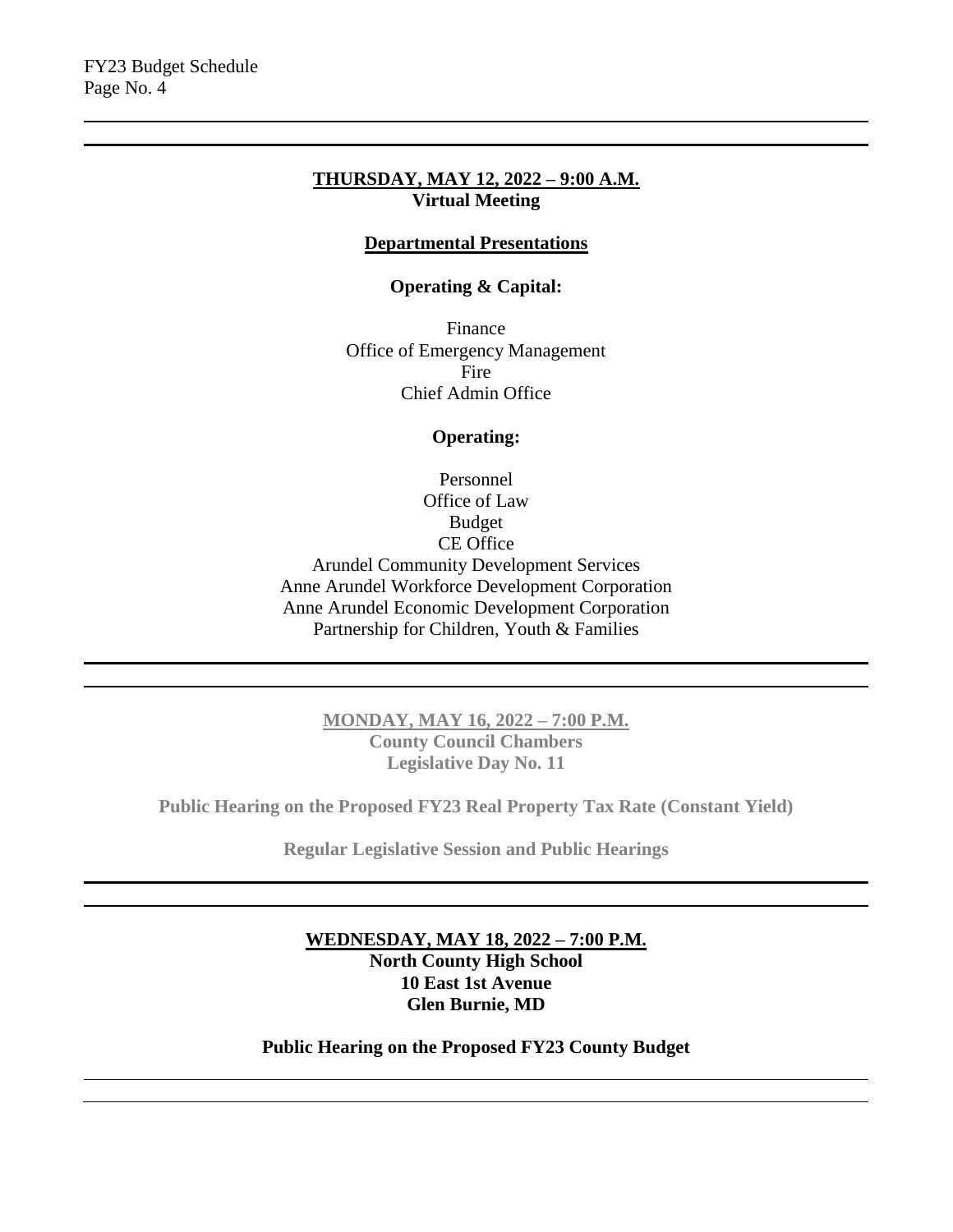#### **WEDNESDAY, JUNE 1, 2022 – 9:00 A.M. Virtual Meeting**

## **Auditor's Recommendations**

Michelle Bohlayer, County Auditor

#### **Administration Rebuttal**

Chris Trumbauer, Budget Officer

**MONDAY, JUNE 6, 2022 – 7:00 P.M. County Council Chambers Legislative Day No. 12**

**Regular Legislative Session and Public Hearings**

**THURSDAY, JUNE 9, 2022 – 11:00 A.M. County Council Chambers**

**Amendments to the Budget** 

**Supplemental Budget**

**TUESDAY, JUNE 14, 2022 – 9:00 A.M. County Council Chambers**

**Public Hearing on Proposed Supplemental Amendments to the FY23 Budget**

**Final Deliberations and Vote**

Visit [www.aacounty.org/departments/county-council/fy-23-budget](http://www.aacounty.org/departments/county-council/fy-23-budget) for more information.